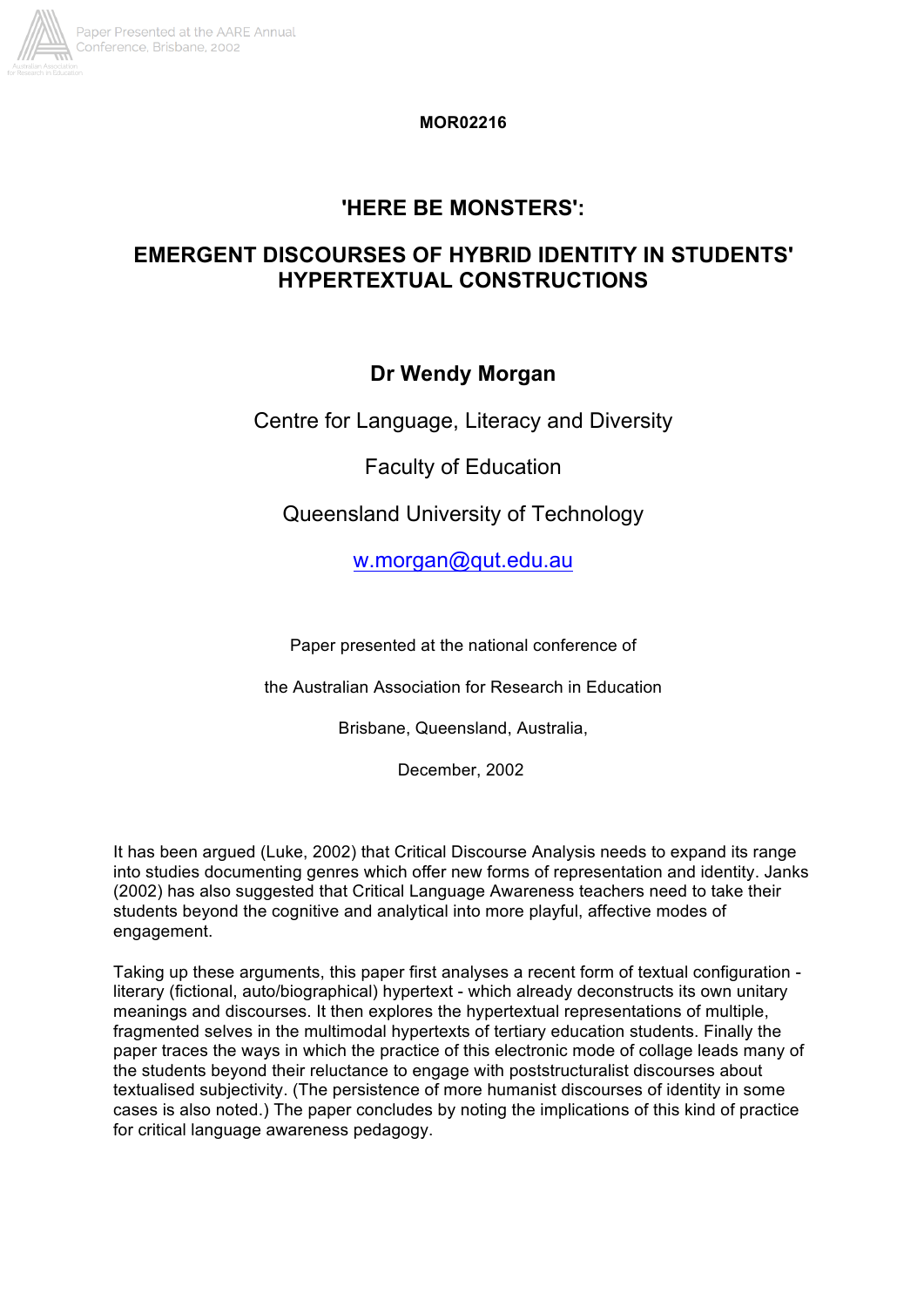

## **'HERE BE MONSTERS':**

# **EMERGENT DISCOURSES OF HYBRID IDENTITY IN STUDENTS' HYPERTEXTUAL CONSTRUCTIONS**

**Dr Wendy Morgan**

## **Departure points**

This paper builds on recent work of Allan Luke (2002) and Hilary Janks (2002). Both authors critique some of the norms of critical literacy, critical language awareness and critical discourse analysis - from a position as "insiders", whose writing has long advocated a critical literacy practice. I too have researched, taught and published as an exponent of critical literacy (e.g., Morgan, 1997). And in this paper I too suggest ways in which critical literacy, as "ideology critique", may be supplemented, hence transformed. Unlike Janks, I will not concern myself with jokes in media texts, to suggest a way forward. And unlike Luke, I will not confine myself to recommending new courses of action, but will report on my own pedagogical experiments and the exploratory, experimental texts of my undergraduate students.

Before I situate my thinking in relation to the work of Luke and Janks, I must provide a brief overview of the relations among critical literacy, critical language awareness and critical discourse analysis. The three share an inheritance, drawn broadly from neo-Marxist critical theory (Althusser, Adorno, Habermas), critical linguistics (Fowler, Kress and Hodge) and Foucaultian theories of discourse and power/knowledge (Foucault, 1972, 1980). And all three follow an emancipatory agenda, based on modernist views of enlightenment through rationalist critique of the social.

The underpinning theories and orientation of the three forms of analysis and action may be broadly defined as follows:

> Critical theories of literacy ... share the view that society is in a constant state of conflict, for the possession of knowledge (hence power), status and material resources is always open to contest. Struggles to define the world and claim its goods are carried out by unequally matched contestants, for certain social groups have historically controlled the ideologies, institutions and practices of their society, thereby maintaining their dominant position. But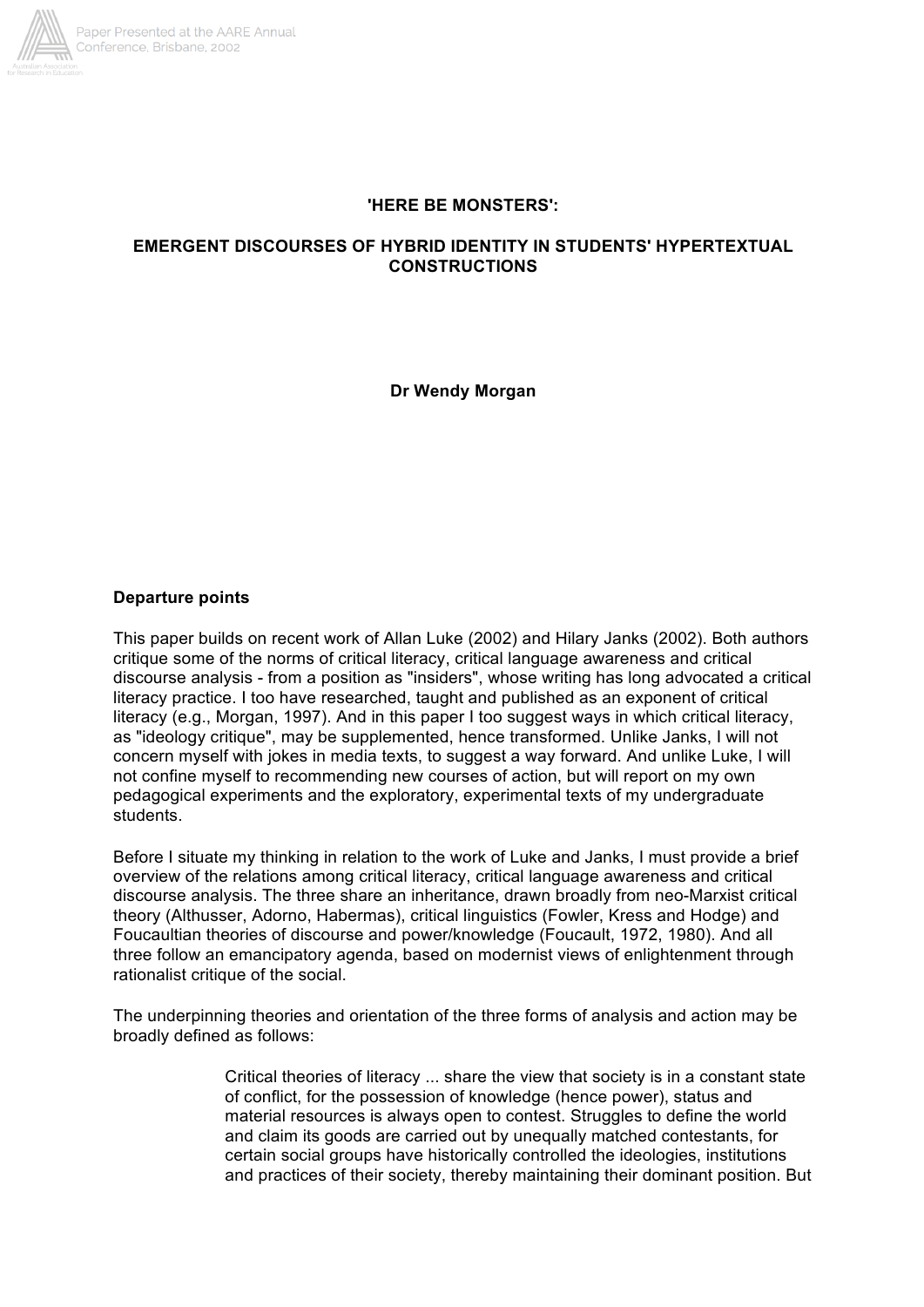

since these are socially and historically constructed, they can be reconstructed. One of the chief means of such re/construction is language. Therefore critical literacy critics and teachers focus on the cultural and ideological assumptions that underwrite texts, they investigate the politics of representation, and they interrogate the inequitable, cultural positioning of speakers and readers within discourses. They ask who constructs the texts whose representations are dominant in a particular culture at a particular time; how readers come to be complicit with the persuasive ideologies of texts; whose interests are served by such representations and such readings; and when such texts and readings are inequitable in their effects, how these could be constructed otherwise. They seek to promote the conditions for a different textual practice and therefore different political relations than present social, economic and political inequalities as these are generated and preserved by literacy practices within and beyond formal education.

### Morgan, 1997, pp. 1-2

**Critical discourse analysis** (hereafter CDA) concerns itself with the dialectical relations, or mutual constitution, of society and discourse (discourse being understood as a form of social behaviour manifested in and through language). It examines the ideological effects of language use by tracing the power which groups and individuals exercise in, over and through discourses. Its sphere of focus is social practice, understood as a relatively stable form of social activity involving diverse social elements (including activities, subjects, objects, time and place, forms of consciousness, values and discourses) which are dialectically related. This focus on social practice permits the analyst to "shuttle" between perspectives of social structure and social action or agency. In order to carry analysis through to the micro-level of textual detail, Fairclough (1989, 1992b, 1999) and others (cf. Titscher, Meyer, Wodak & Vetter, 2000) draw on the systemic functional linguistics of Halliday (1985).

That "wing" of CDA which concerns itself with the pedagogical application of these theories and forms of analysis is **critical language awareness**. It overlaps very extensively with critical literacy. The emphasis in much critical language awareness work on a linguistically oriented approach (Fairclough, 1992a) is explained partly through its advocates being students of Fairclough's work and aligning themselves with the critical linguistics movement in the UK.

**Critical literacy** (Lankshear, 1997; Morgan, 1997; Muspratt, Luke & Freebody, 1997) has drawn also on the broader, more sociologically oriented critical pedagogy movement emanating from the work of Giroux (e.g. 1983, 1988) and McLaren (1995), who have assumed the mantle of Freire (1970; cf. Freire, and Macedo, 1987). Nonetheless, a number of critical literacy theorists and practitioners, especially in Australia, have also drawn on functional linguistic analytical tools (e.g. Kamler, 1997; Threadgold, 1987). While originally defined as a "radical" educational idea, in Australia critical literacy has recently moved from the political margins to become a key concept in the curricula of some states, notably Queensland (Luke, 2000). (It is this move which has in part prompted the pedagogical experiment I report on here.)

Responding to the critiques of more culturally oriented reader response theorists, poststructuralist literary theories and more recent feminist, postcolonial and other theorising, critical literacy analysts have recently become self-conscious about the more naïve, even oppressive potentialities of their enlightenment project, and have sought to accommodate these criticisms (e.g., Ellsworth, 1989; Luke and Gore, 1992; Morgan, 1997). It is in this context that the work of Luke and Janks is situated, and it is to these two whom I now turn.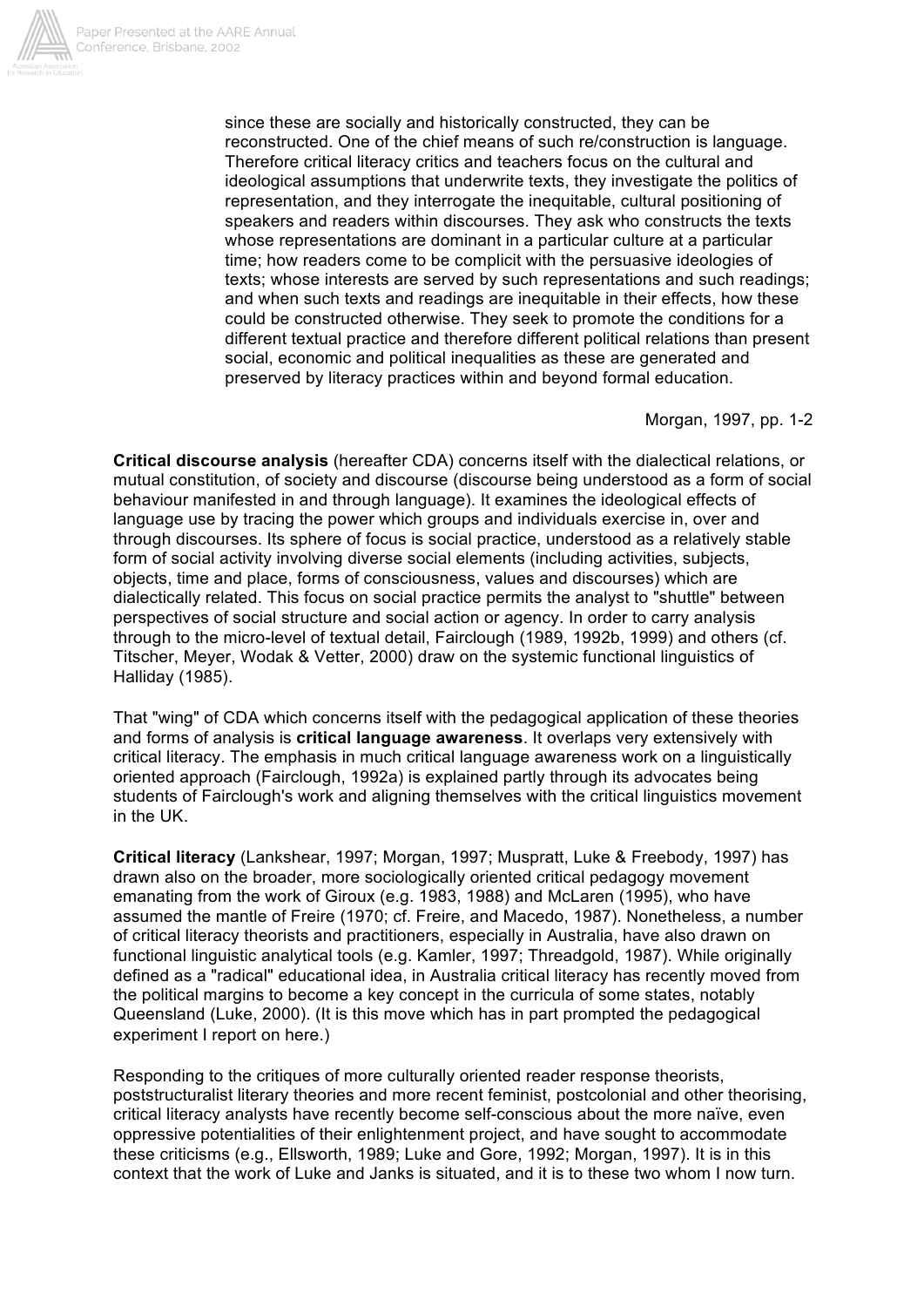

In his paper, "Beyond Science and Ideology Critique: Developments in Critical Discourse Analysis", Allan Luke (2002) argues that "new conditions of economic and cultural globalisation have created theoretical and empirical challenges for CDA", and that "these will require that CDA augment its strong focus on ideology critique with the study of texts that model the productive uses of power and discourse in new conditions" (p. 96). For my purposes here, one of Luke's most telling critiques is in his point that (p. 104)

> Because CDA has been more or less tied to linguistic modes of analysis, it has had great difficulties dealing not only with multimodal texts, issues of embodiment, place, and those things experienced corporeally and physically. It has even greater difficulty dealing with the unsaid and the unspeakable, that which is not present in visible linguistic traces. Even for an ideology critique, the silent and the absent, represented in terms of euphemism and implied intertextual references, can have powerful political effects.

More specifically, he sets an agenda for the next generation of CDA: it must understand the contingent relationship between discourse change and changes in corporeal, spatialised and material conditions of postmodern life; it must study new emancipatory uses of discourses in new contexts; it must address blended forms of representation and identity; and it must find tools to go beyond analysis of printed alphabetic texts. Ultimately, for Luke, CDA must "analytically deconstruct, in poststructuralist terms, positive and productive configurations of power/knowledge in discourse" (p. 105).

Without aspiring to address all these items in one paper, I will point to one way in which I have attempted to shift the emphasis to the productive, to explore a new, digital, form of textual practice, a new, multigeneric (hence intertextual) genre. This practice offers new possibilities for the representation of hybrid identity, constituted by a number of discourses, and a means of textual appraisal different from CDA. And it works with the affective and embodied, rather than simply privileging the rational and critical.

This last point, about engaging the affective and embodied, is taken up by Janks (2002) in her paper (originally a keynote address to the AERA Conference in Perth, 2001), "Critical Literacy: Beyond Reason". Here she suggests that critical literacy or critical language awareness teachers need to take their students beyond the cognitive and analytical into more playful, affective modes of engagement with text. Janks repeatedly talks of what is "*beyond* reason", of "pleasure *rather than* reason", of how "desire and identification work *against* reason" (emphases added) - rather problematic binary oppositions which evidently derive from her need to supplement reason with what has traditionally been its other. But this binary is of course too simple to explain the complex interrelated working of thinking/feeling and of imagination/critique. Indeed, elsewhere in the paper Janks discusses a suite of advertisements characterised by "intelligent humour", which she claims are useful in teaching us (and our students) how to combine critique with pleasure and play.

My approach is rather different from Janks'. Certainly I too acknowledge the importance of working with identity investments, and with the pleasure that texts offer. I too acknowledge that our most powerful intellectual and moral engagements are impelled and given direction by emotions. Like Misson (1999, 2000, 2001), I am keen to investigate the kind of (critical) literacy teaching practice which reinstates the personal, the imaginative, the emotional and aesthetic (but not in old ways according to superseded models, such as "personal growth", "reader response" or "process writing" pedagogies). Where I differ from Janks and Misson is in utilising a potentially transgressive (hyper)textual form to focus on aspects of identity formation through social discourses and habitus.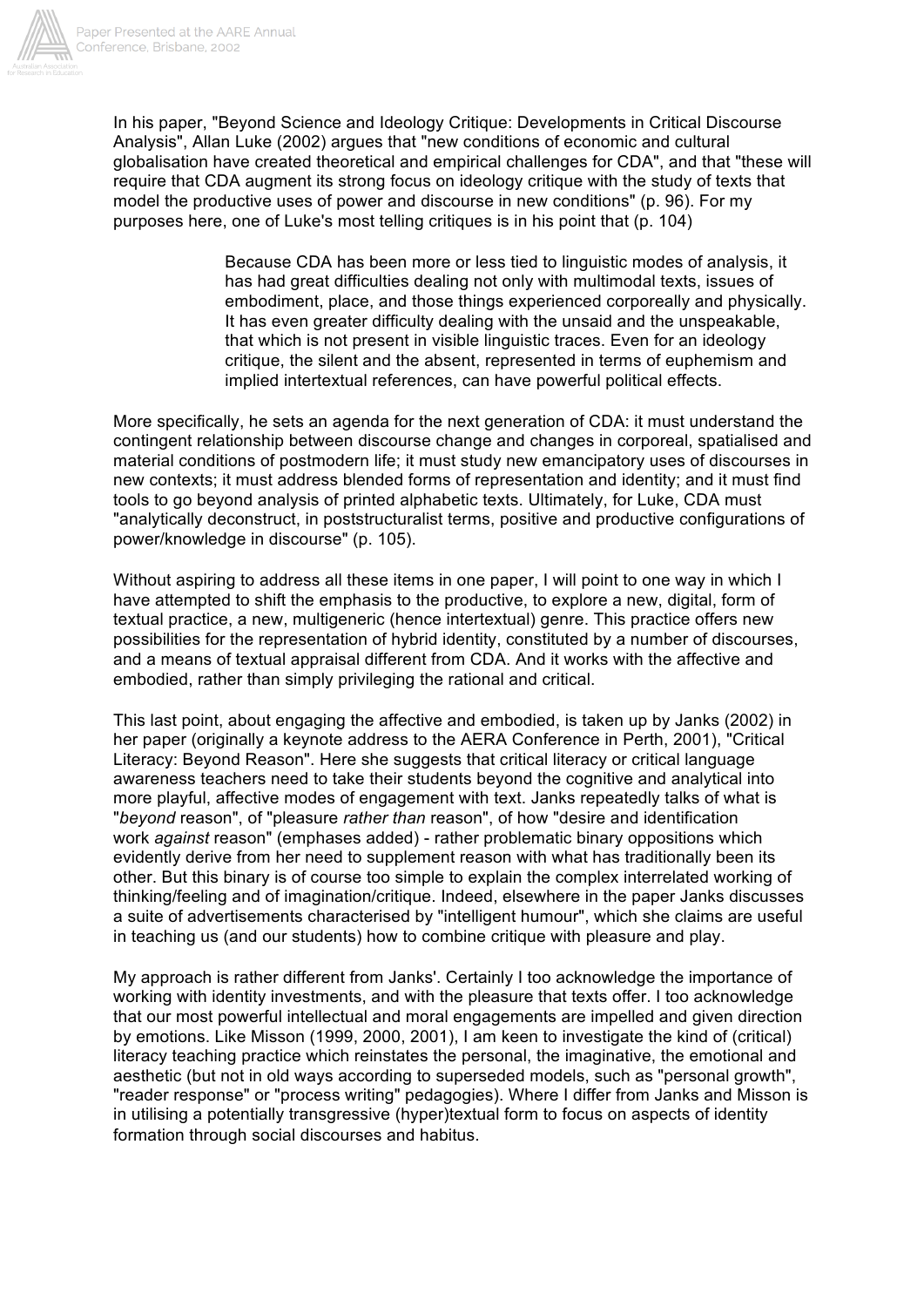

## **Self as text: undergraduate students' literary hypertexts**

#### *Rationale for the subject*

This half-semester subject, called "Literature in Teaching (Hypertext)", aims to question the emphasis on "personal" response and "self"-expression in much literary education from the 1980s until the present, characterised as the "personal growth" model. This has persisted as a "common sense" among many of my preservice English education students. By contrast, I aim to introduce them in this subject to the views of poststructuralists (and poststructuralist feminists - e.g. Gilbert, 1989, Kamler, 2001) on discourses and their effects on our selves.

By discourses, I am drawing on that tradition of theorising and analysis which derives broadly from Foucault (1972, 1980), and which has been taken up by poststructuralist sociologists, including feminists (e.g. Weedon, 1987), postcolonial theorists (e.g. Bhabha, 1994; Said, 1978; Spivak, 1987), and sociolinguists such as Gee (1990; Lemke, 1995), as well as by the CDA practitioners mentioned above. For these theorists, discourse is understood not simply as a form of language or as language in use, but as a social practice through which people are inducted into ways of valuing, stances and points of view which reflect and produce the interests of a group. By these means, discourses construct particular forms of social identities, or subjectivities - and any one person may inhabit a number of discourses, taking up therefore a range of subject positions and ways of being. That is, given the range of available discourses one inhabits, according to poststructuralists there can be no coherent, unified, essential individual who is the source of all the meanings s/he makes, but a postmodern subject: in process, situated in and by their world and its multiple discourses.

It should be noted, however, that "discursive practices are accomplished not only through language, but through bodies, through ways of moving, dressing and talking, and through ingrained bodily dispositions or habitus" (Kamler, 1997, pp. 373).

Any emphasis on the discursive sociality of the self needs therefore to be supplemented with reference to *habitus*. In Bourdieu's (1990) terms, habitus is the institution made flesh: "Between the child and the world, the whole group intervenes ... with a whole universe of ritual practices and utterances, which people it with meanings structured in accordance with the principles of the corresponding habitus" (Bourdieu, 1990, p. 76). Particular performances of selves are produced and constrained by particular contexts: "Performance always involves a labour of making the self, a muscular, emotional labour, a labour of constructing memories for the body, which 'brands' the materiality of the body and leaves its corporeal traces in the text of performance" (Threadgold, 1997, pp. 132-33; cf. Butler, 1993).

Central to this undergraduate subject, then, is the tenet that while the self has been regarded in western ideology as the supremely private aspect of our being, it is instead highly social, discursively negotiated and experienced through learned bodily dispositions. Therefore, like Bruner (2001), I believe that certain forms of autobiographical writing and reading can enable us to explore not only the cultural construction of personal identity but also the (re)construction of our social culture. And where these autobiographies focus on the disciplining and (sometimes transgressive) performance of embodied selves, there is scope for a richly rearticulated understanding of one's selves.

Certainly the stories we tell ourselves about who we are, who others are, how we are to be related, and how we got to be who we are - these help to organise us within our culture. (Such stories may of course offer an unproblematised, coherently developing self.) We learn to tell such stories in particular ways, to understand and assess them within and beyond formal education - and this is part of the important work of enculturation (Bruner, 1996). This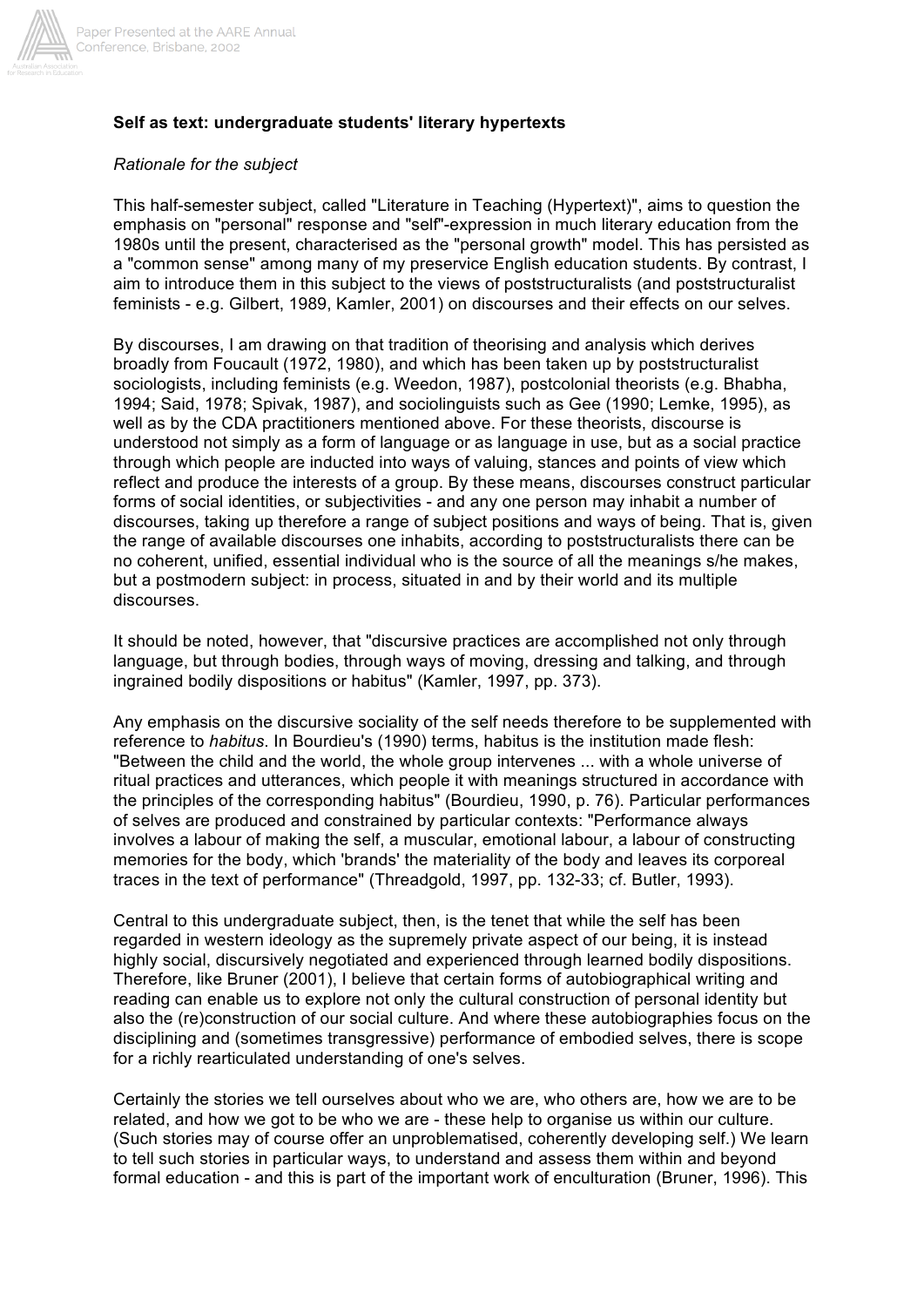

half-semester subject, then, offers a different framing, through its explicit foci on the material and discursive construction of the self and its narration in a hypertextual medium. These foci have enabled me to analyse the extent to which my undergraduate students were willing and able to develop an autobiographical account without resorting to a tale of processes of coherent, single self-development resulting in a logically inevitable end-point (or *telos*) (cf. Freeman, 1993).

# *A few words about hypernarrative*

It was my belief that the hypertextual medium (via the Storyspace program), with its spatial display of nodes and links, offered an ideal environment in which students would be encouraged and enabled to lay out for exploration their multiple, discursively constituted, positioned selves.

For the purposes of this paper, I draw on the analysis of Jane Yellowlees Douglas (2000) in which she identifies the key ways in which hypertext narratives are not like print narratives. First, hypertextual narratives have no singular, definitive beginnings and endings, nor fixed sequences of events; as stories they are structures which may explore different possible (even mutually exclusive) pathways and embrace contradictory outcomes. Next, readers of interactive narratives can proceed only on the basis of the choices they make, to follow this link or that. Furthermore, hypertext narrative segments exist in a network of interconnections mapped in a virtual 3D space. And any hypertext narratives have many possible orders in which they can be read, with which the reader makes a coherent sense. For this reason, the language in hypertext narratives appears less determinate than the language which appears on printed pages, since nodes (segments of the text) may be approached by different routes, hence appear in more than one context. (For further discussions of literary hypertext, see also Joyce, 1995; Landow, 1997; Aarseth, 1997; Johnson-Eilola, 1997.)

## *Content and organisation of the subject*

The cohort of approximately thirty students (in 2002) began by reading some short firstperson fictions (Adams, 1979; Moorhouse, 1985) and hypertexts (Jackson, 1995, 1997; Fisher, 2001), including the work of a previous student (Cooney, 2001). These texts in various ways explore the constitution of selves (or subjectivities), the inscription of bodies through a range of discourses, and the institutions and knowledges within which those discourses are situated. I theorised the fictions by the introduction of a range of current literary concepts, including discourses, genre, intertextuality, narrative (point of view, conventions), collage, and reading practices. These concepts were further explored by means of selected readings (e.g. Landow, 1999; Morgan, 1993).

The students and I considered also how memory reconstitutes past experiences (according to available discourses), and the ways in which remembered events may be further shaped when retold in writing. In this way we identified distinctions, not just continuities, between the self that is remembered to have experienced particular events, the narrating self (the writer) and the narrated self (the "character" who is written about).

At the outset, I set the parameters for the students' written explorations: these were not expected to be confessional nor to encompass their "whole" lives. Thus, as the students approached their hypertextual writing, we identified various possible forms of autobiographical organisation other than according to chronology: event hub, hollow centre, cycle or spiral, and the like (as defined by Bernstein, 1998, and Murray, 1997). For if narrative is a specific mode of constructing or constituting reality (Bruner, 1991), like reality it can take many forms. Indeed, while the students' work included narrative, along with a range of other genres within the nodes, the form of organisation of the whole text could better be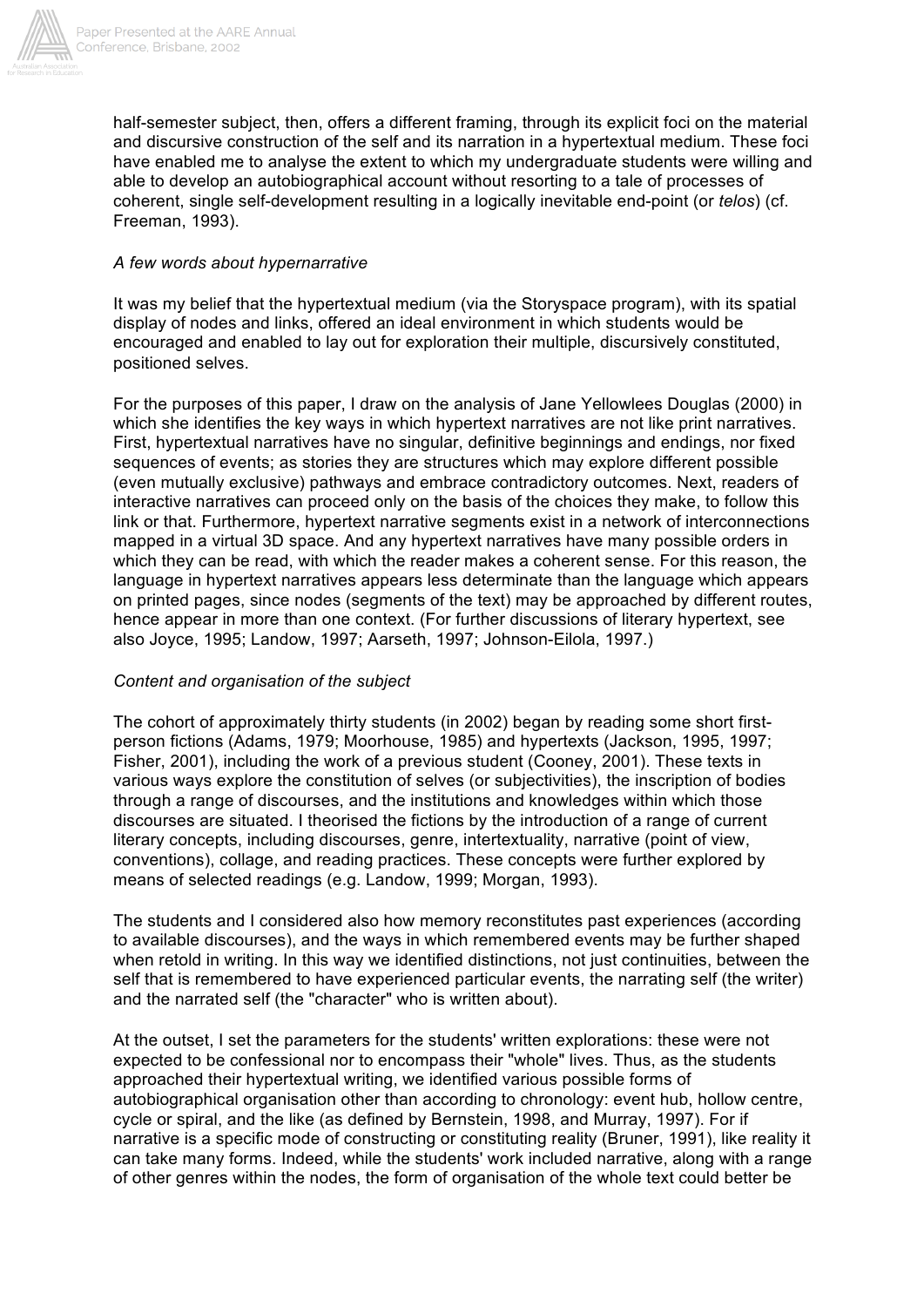

characterised as a collage (Landow, 1999), a mode which Ulmer (1992) argues is now newly ascendent, rivalling chronological narrative and argument. (The map view of the Storyspace program, which is used to create and organise nodes or writing spaces, encourages the visualisation of the text as a collage of nodes.)

The module therefore offers preservice secondary English teachers a sequence which is different from the norm in English classrooms where critical, imaginative or personal writing is linked with reading (the latter sometimes called re-creative writing or dependent authorship). There the sequence is usually response to and/or analysis of text (authored by others) followed by the writing of analytical exposition or narrative. Here, by contrast, selfwriting also becomes a text for (associative, imaginative, critical) rereading and rewriting - in the same space, since students append reflections within their autobiographical hypertexts.

In all these ways, then, the organisation of this subject goes beyond the CDA focus on otherauthored, public texts as intentional codes, to the agentive practices of text participation, use and design (Kress, 2000).

## **The students' work: textualised selves**

Let me note at the outset that the great majority of the students, in this as in other years, testified to their enjoyment in the writing task. From their testimony, this pleasure in textual performance is due to what the students perceive as their "licence" to write in ways and on subjects which are not usually permitted in a Bachelor of Education subject.

The students identified a range of constituent discourses, too many to list here, which ranged from more "primary" discourses (Gee, 1990) of family and friends to the more formally institutionalised discourses of university study and part time work in service industries. They explored both discourses *of* particular groups or institutions and *about* particular subjects (e.g. in a discourse of friends, a discourse about consumerism; in a discourse of a sports team, a discourse about commitment, and so on). And (with the help of the Storyspace mapping facility) the students presented selves that were not only discursively situated but also thereby distributed across different locations of place and time - were both fragmented and linked. As Geoff noted,

> After reading *My Body*, I adopted Jackson's style of writing by linking memories, but instead of using body parts to link memories I used discourses to activate my memory. As I wrote it was as if this other person had experienced all these events, as I felt I no longer identified with my previous selves, but the more I wrote those selves began to gel into the person I am today. Just as Jackson's body parts are deconstructed using hypertext, *we can also construct an identity using links*. (emphasis added)

A number of students experimented with changing narrative viewpoints to trace the coconstitution of a self through discursive interactions. Here Chris explains the working of a set of nodes in her hypertext:

> I began writing about a memory that I had about when I had done something that my mother did not agree with. I began to tell the episode from the point of view of an outsider looking in. From there I began to think about the thoughts of others around me at the time and came up with the idea of using different genres to present the different points of view. Therefore I included a journal entry, to present my personal feelings. A separate text describing the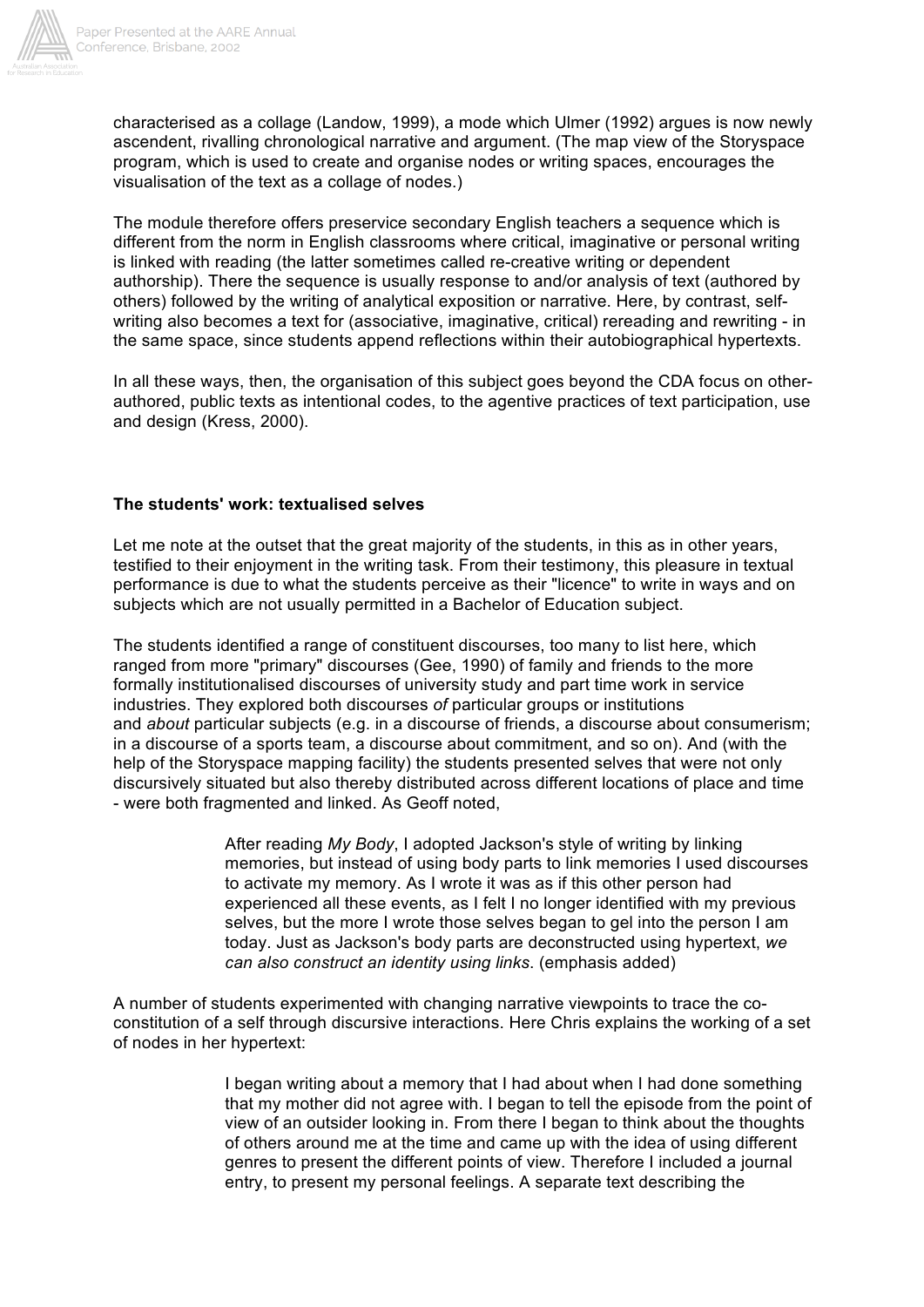

situation when my mother became aware of what I had done was included and the thoughts that would have been running through her mind also. The memory of that situation grew as I added more and more dimensions to it. In getting my tongue pierced I had shocked my mother who had certain views about what kind of girls get that done. I wanted to incorporate the most obvious situation when the discourse of what a "good girl" was had impacted on my life.

Many of the writers explored the positioning that came with particular discourses, even (in the following instance) with the gendering of naming:

> There are several examples of discourses present in my hypertext and one example is the notion of how names are gendered. I am often questioned regarding my name and I felt that I should include this in my hypertext. In this node I wanted to question what is perceived as a girl's name and a boy's name. Regularly people mistaken me for a boy because of my name, it is not that they mean to, it is just the discourse present in our society influencing what constitutes a girl's name. Mine is not a girl's name. I used a first person narrative, closed text to illustrate this, therefore presenting my view of the situation. This also prompted a memory of a particular situation when I was put on a boys list in primary school.

> > Chris

Some students explored contestations among discourses, even in the same episode (not just across nodes). Here is one student, from the Torres Strait, describing some oral history research she undertook when at school:

> My uncle told and explained things to me, even people from the universities in Australia and oversea who came to study the Island history never got as far as I did, because of the blood ties I had to the land. The white people only got information as far as the surface and white people cannot find these things because they have not ties to the land. Everything is spiritual at this particular place, there are preserved bodies, like those of the egyptian mummies, burial and ritual sites and other spiritual artefacts. The white people only stole what they could find, when people were unaware of their intention, the rest was hidden and the bushes would only make way if you have blood ties to that particular place. The place knows, who is blood and who is not blood....

> That night when I arrived home, I questioned my mother about the things my uncle had told me about. Mum beat the living daylights out of me and said everything was pure evil, it was related to witchcraft and sorcery. She said the people were slaughtered and killed and never to be found again.

> > Rita

This same student in another node presents a self which is a cultural and discursive hybrid:

Living righteously for God, worshipping him and living for Jesus, my husband, my children, education, owning my own home, teaching overseas and one day be under the ministry of Reinhard Bonnke in Africa. Anything is possible in Jesus Name. My ultimate goal one day is to build a beautiful Mexican hacienda on one of the beautiful beaches in Bamaga, where my furniture would come from Mexico and things woven and made in the Torres Strait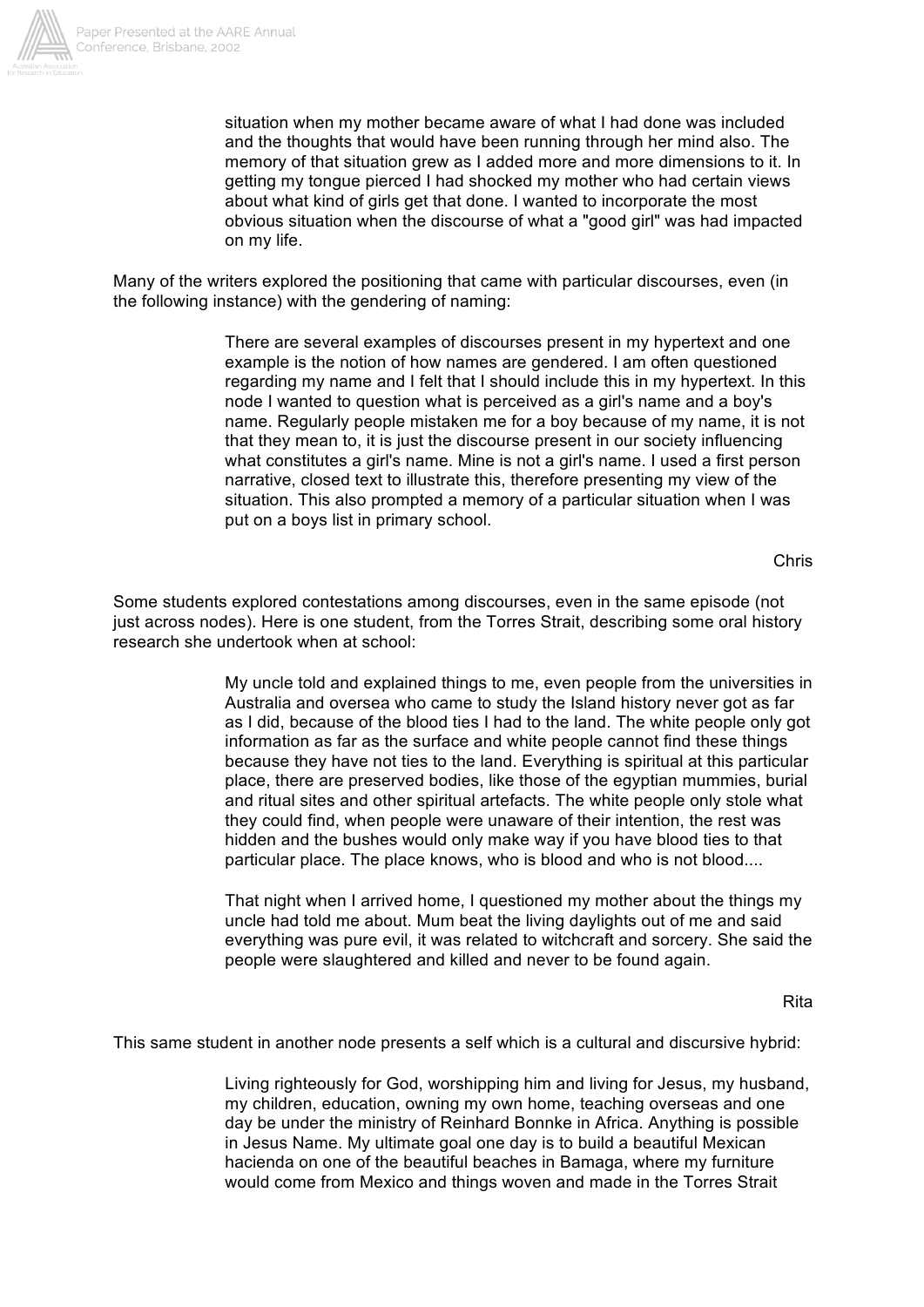

Way. Coconut weavings of baskets, vases, fruit bowls etc.... Believing in God, and living a successful and fulfilling life, trusting in his word from the word and applying them to my life, my husband, and my children's lives.

Rita

A number of students focused also on the performative, embodied aspects of social discourses. One student explored her embodiment of punk (tattoos, and in-your-face behaviour), as well as its discursive construction by both participants and opponents of the subculture. And another writer, Karen, told of her attempt, as a young girl, to get out of the swimming pool as men did, by pulling themselves upright out of the water to balance at the edge on rigid arms, then to swing a leg up on one side, and so to straighten up to a standing position. She described her humiliation at being unable to emulate this feat, lacking men's upper body strength, and traced there "a discourse of femininity and physical competition with men. Although I desired to get out of the pool in the style the boys did, I learned it wasn't possible."

Independently of one another, three students in the class of 2002 deliberately and paradoxically left a gap where their present selves might be located. One drew on the discourse of palmistry to structure her hypertext according to the lines of the hand, and project into the future a range of possible sometimes incompatible lives, realised according to discourses that privileged the pursuit of family, career, money, fame, or lifestyle. The reader could then trace these lives back to the absent but implied present self, in whom these discourses are competing. As the writer, Sophie, comments,

> By basing my hypertext on past and future, I have noticeably left a silence in my story regarding the present. The opening page invites the reader to deduce what they can about my present based on events in my past and predictions of my future. I found that in trying to write my autobiography it was easier to write about memories of the past and to imagine my future than it was to analyse myself in the present.... I intentionally left the present as a gap, one I hope that my hypertext will invite the reader to question or attempt to fill in.

A second student, Hannah, involved the reader in a quest (a journey) to find the "home" discourses of the travelling self who communicates from various locations overseas in various modes - including postcards and abbreviated reverse charge phone calls. "In 'Ticket to Ride'," she notes, "I was able to present my life as one defined by place rather than time."

And a third student, Thomas, invited the reader to discover the "real" identity of a young man (suspected criminal or not?) by poring over a set of written observations and various collected documents (shopping lists, phone-tapped conversations and the like) left behind by an undercover investigative agent who has gone missing. This body of evidence is now being handed over to another operative, who has therefore two people to pursue. And this is the task that the reader too takes on, as she explores the documents. In so doing she discovers that the first investigator has badly misunderstood the situations involving the Thomas figure because he is not an insider to various discourses (the shift worker at the Night Owl, for instance, or the lover of pop music). So the reader begins to piece together a distorted picture of Thomas (and therefore to infer the "real" situation) while also inferring what happened to the naïve investigator. It is an amusing and assured hypertextual game, in search of an elusive self who cannot definitively be known, least of all to a discursive outsider. It is a self, moreover, whose constituent discourses and habitus are caricatured by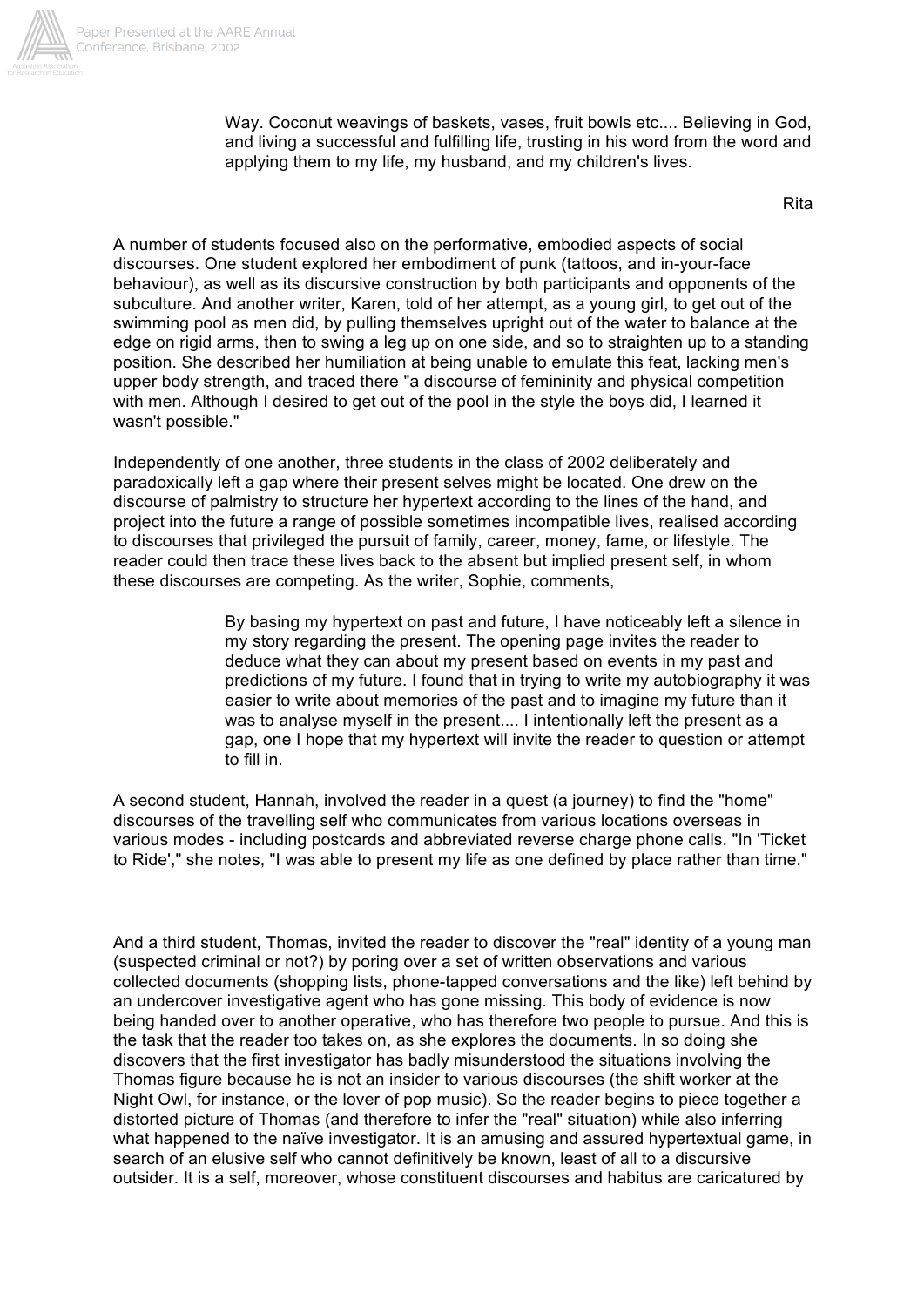

the conventions of the police investigative genre that constitute characters according to certain norms. As Thomas notes,

> The storyteller is highly paranoid and suspicious of the suspect whom he refers to as Sticky Fingers (named after a Rolling Stones album) and has a strong level of formality and paranoia. By turning the most banal of rituals such as going to the toilet into a major conspiracy, the narrator is quick to assume that the suspect's daily activities are somehow connected to illegal activity. This allows me to use gaps and silences creatively. That is, I am relying on the reader to supply common sense meanings and connections to the text based on their cultural assumption of the suspect. By being culturally aware of the unspoken evidence, it allows the reader or "investigator" to anticipate where the next link may take them and build a library of the suspect's traits.

Other students as well as these organised their autobiographical hypertexts according to a range of patterns, to lay out their shaping discourses. One writer presented a photo of his wallett, which opened to show all the cards and photos therin; another depicted her corkboard at the centre of her hypertext; another "exploded" a doodled drawing into the components of his life (interests, conceptions, values) which his imagination suggested to him; and yet another presented the cover of a passport and a series of maps as a way in to the discovery of new selves through travel. These forms of hypernarrative organisation might be characterised as "mosaic narratives" rather than "narratives of multiplicity" (a distinction made by Yellowlees Douglas, 2000, pp. 55 ff.). That is, the tesserae gradually build up a "whole" picture, rather than offering alternative versions of a self.

However, in some cases where the students were constructing a collage, an arrangement of disparate materials - here, of texts in different genres, some collected rather than invented the writers were explicit about their use of these materials to position their reader in a variety of relations to the subject matter and the writer(s). One student, Rachel, noted,

> It was not until I had written fifteen modules, all of which were short stories, that I realised the monotony of this form and forced myself to experiment with the forms and genres of the piece, to put any gaps created by the dominant discourses to my advantage. The result was pieces like "Quite the Vacation", where I play with the reading practices of the text in the form of a phone call; the concept of poststructuralism in "Putt-Putt', to question the ethics of the Australian/English competitiveness; or the intertextuality of "Stranded at the Caltex", which incorporated the genre of shipwreck films like *Castaway*.

In addition to utilising the spatiality of the map display, and the multigeneric possibilities of collage, a number of students used links from one node to another to undercut any stability of discursively positioned self. For instance, Penny noted that

> Whilst sometimes seeming inappropriate pathways to follow, the links have been constructed so that a "play on words" sometimes occurs to challenge readers to make a connection and/or to create an element of humour in the hypertext. For example, clicking on "Human Resource Issues" within the Academic History node will link the reader to the "Profile of Relationships" I have encountered, creating contrasting points of view in academic and personal discourses as to what "Human Resource Issues" means to me.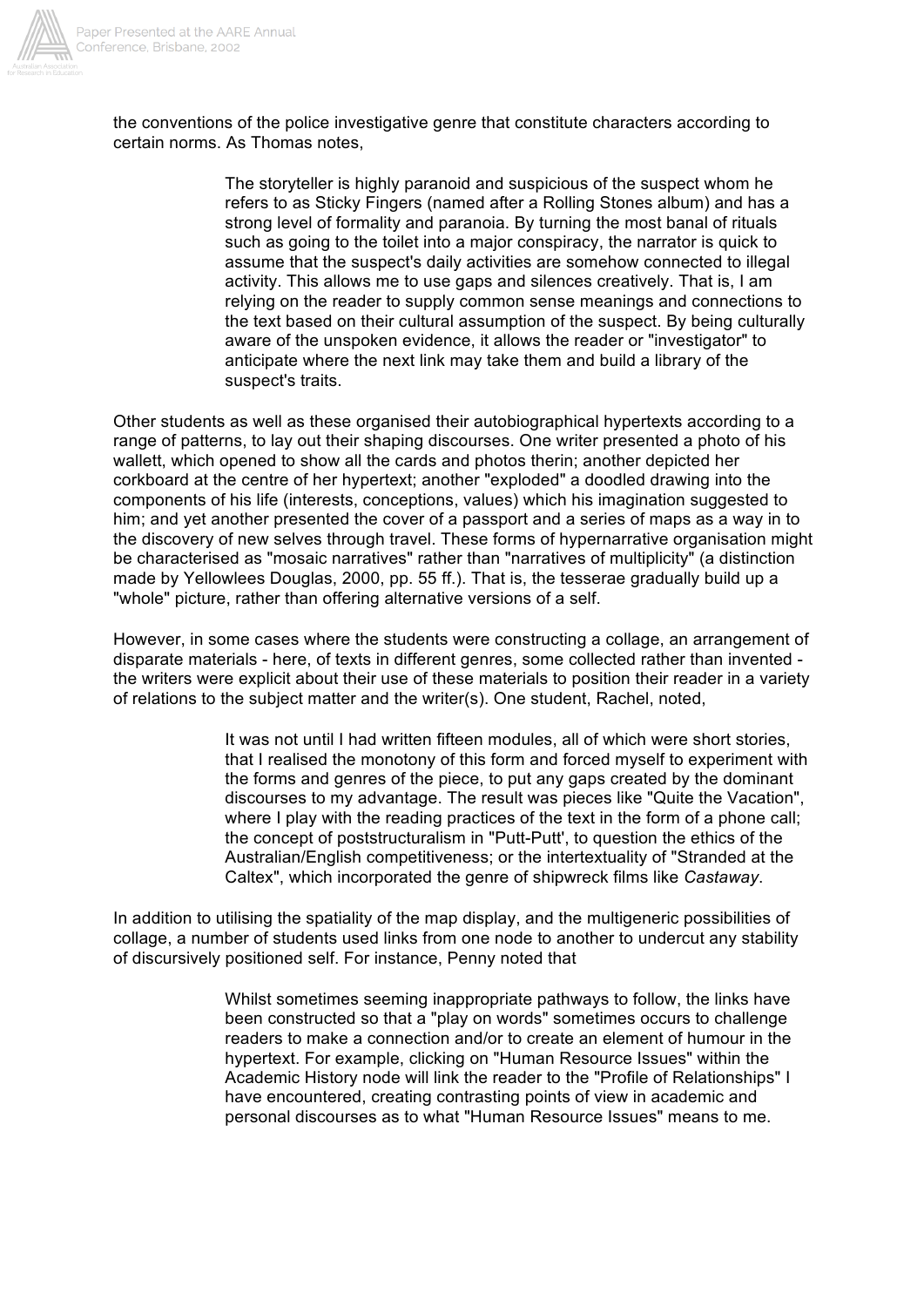

# **Only skin deep?**

To what extent did the students take on board these poststructuralist concepts of the discursively constituted subject in their personal and (self) analytical writing? Were there students who sought to recuperate this new form of textual practice and self-representation for more traditional, modernist-humanist understandings, in accordance with an older discourse of a single identity?

Only one student, Edith, defined her hypertext as "a clear representation of my life and my humanistic characteristics," noting the means she had used to position her readers to align themselves with this dominant reading:

> When writing something for each writing space, I used imagery an effective methods to draw the audience into my life. I have positioned the reader/s to feel sympathy ofr the trials and tribulations in my life, and to feel renewed hope and inspiration when they read about the triumphs in my life. In addition to this, the dominant / preferred reading was framed in such a way that the audience would walk away feeling a range of emotions not only towards me and my life, but also about the people I have mentioned and talked about in my writing.

Interestingly, the remaining students did not seem offended by the notion of a dispersed, discursively constituted self. Since they inhabit a world which they can understand as a (series of) networks, rather than a fixed, hierarchical structure, their sense of the relationships that define their selves is accordingly more shifting and diverse. Nonetheless, a number of students still represented themselves as defined according to a range of institutions such as family, school, church, and community (institutions which some postmodern analysts would tell us have broken their hold on us). So too in their writing some students presented a centrally conscious, core self which could be identified across various events, phases, locations, experiences and discourses.

Sophie's sometimes ambivalent, even contradictory, comments sum up this position:

I believe that the true self is a combination of three elements - how you see yourself, how others see you and how you truly are. If I were to write about myself, it would only be to present one of these elements and therefore the text would be biased to my point of view. By incorporating a variety of memories, different points of view and more choice for the reader, I hope to allow them the opportunity to construct their concept of me without being biased by how I see myself....

Another print text convention I enjoyed being free of was [a consistent] point of view. In a print autobiography, a reader does not get the truth, but they read the truth as constructed in the memory of the writer. Hypertext allows for one story to include many different points of view and I enjoyed trying to construct myself from different perspectives.

As she tells it, Sophie shifts between a position of how she sees herself, and one in which others view her. Such decentering is a valuable exercise; but it is in the end still the writing self who writes from others' viewpoints. Nor does she tease out how "what you truly are" is possible, given what she elsewhere acknowledges, that the "truth" of the self is reconstructed in memory.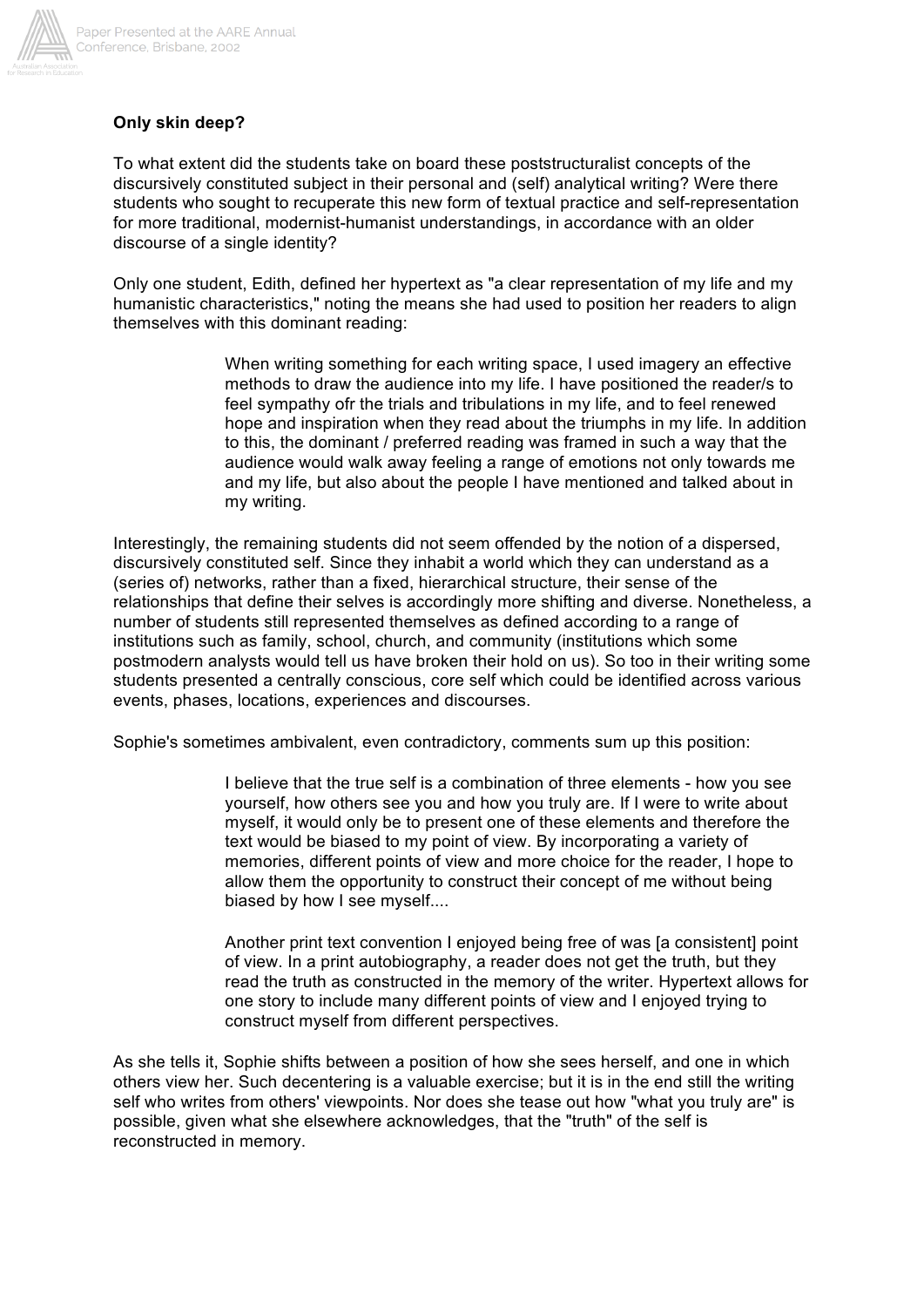

According to Britzman, Santiago-Valles, Jimenez-Munoz and Lanash (1993, p. 196), cited by Janks (2002, p. 20),

> The commitment to rationality - and to rational persuasion - ... actively erases the complex, contested and emotionally charged investments students and teachers confront when their subject positions are called into question.

"Emotionally charged investment" was apparent only in the case of the Torres Strait Islander woman, who wrote:

> Being dark skinned, identified as the ideal Aboriginal and Torres Strait Islander, when the topics of indigenous issues arise in the lectures or tutorials, the whole class automatically assumes that particular person to come up with all the explanations, answers and ideas because its the colour of your skin and the Aboriginality traits that makes out you know everything. WHAT ABOUT THOSE WHO TEND TO HIDE THEIR IDENTITY BY THE COLOUR OF THEIR PALE SKIN AND THEIR NOT SO ATSI LOOKING FEATURES, THEY TEND TO BLEND PERFECTLY WITH THE REST OF THE CLASS WHILE YOU'RE SINGLED OUT AS THE SO CALLED ABORIGINAL AND TORRES STRAIT ISLAND STUDENT OR PERSON. Sometimes you wanna say, hey! yes I do identity myself as being both Aboriginal and Torres Strait Island, but I have been bought up only knowing more about being a Torres Strait Islander, I cannot answer for an Aboriginal person. I would say myself, while another so called ATSI student just sits there staring at you, acting like that topic or issue does not concern them. But when it comes to the government hand outs for Aboriginal and Torres Strait Islanders, Abstudy, ATSIC home loans, ASSPA, special university entry to different career paths and other educational institutions, I can sure tell you that these so called ATSI people or students are first to state their identity and claim those government handouts. WHAT ABOUT SPEAKING UP FRONT ABOUT THEIR IDENTITY? (emphases in original)

> > Rita

The rest of the class, belonging to the mainstream, "unmarked", category, encountered no such challenges and seemed for the most part contented to identify with the selves offered by the discourses of their society and culture - and to desire the attainment of the selves these offered. Indeed, in this subject I did not ask the students to call their selves into question - except in acknowledging their multiplicity and their constitution by discourses. And here too, it must be said that many of the students emphasised their (situated) agency as the protagonists in their stories.

#### **... Or getting under their skin?**

The hypertext form and the writing assignment brought changes to the writers that neither they nor I had anticipated:

> My education may also have contributed to my distaste of the discontinuous narrative when reading the other hypertexts. I am a firm believer that all stories must have a beginning and an end, though it was this lack of continuity that allowed me as a writer to be more adventurous.

The process [of hypertext writing] allowed me to realise the habits that I have formed, as a writer, that are the result of the dominant discourses of my life. I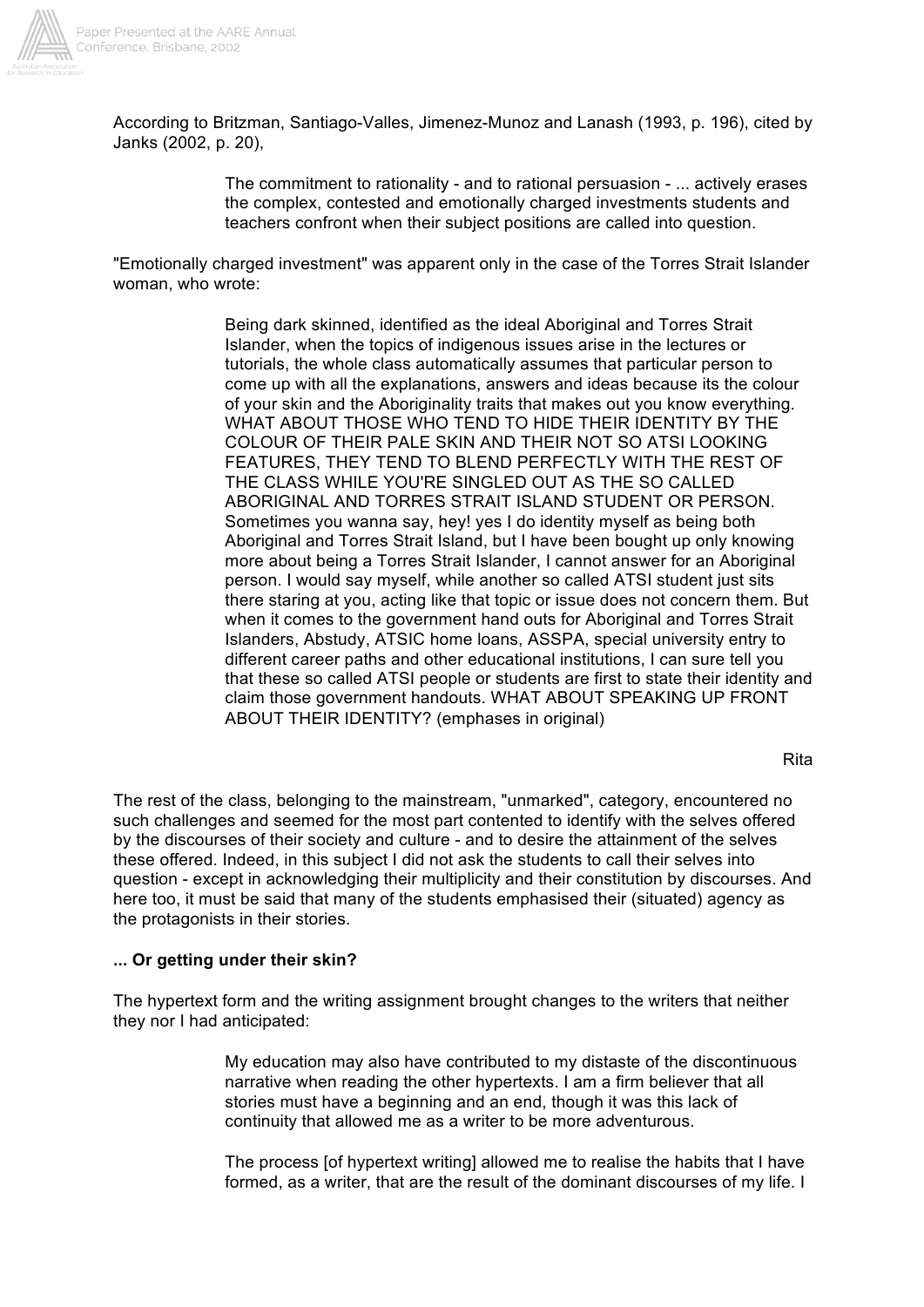

acknowledge now the influence my friends and family have over my social relations and interpretations, and how this has limited my writing's experimentation as well as restricted my subject matter, throughout the hypertext. Whilst we are taught to think dialectically about social relations, it is difficult to carry this objective criticism into our own work. For me the hypertext medium has bridged this gap....

Rachel

Here, very interestingly, a new medium and the new form of narrative it encourages make possible challenges to the comfortable narrativisation of self of those "primary" discourses. Like this student, others too have been invited by the pleasures of the text and the permissions granted by the form and the assignment into engaging with theory and analysis of the selves they have invested in:

> The medium of hypertext allowed me to present more than one view of a particular situation easily. The reader is positioned so that they can switch between memories and points of view as effortlessly as you would do if you were remembering something yourself. This in turn illustrates how we ourselves switch between discourses when in different selves - adopting different roles and engaging in the required discourses. The theme of wearing different jewellery and the attached memories, which are all tied to discourses, illustrates how I see myself "wearing" and adopting different discourses.

> > Chris

While some theorists might quibble with the idea that subjectivities, or even discourses, are as easy to put on and take off as an item of clothing, nevertheless, the reworking of memory fragments and of selves is interesting testimony here to Chris's developing understanding.

For even by inscribing aspects of their selves in the hypertextual space the students have been opening themselves up to new ways of thinking and knowing. The map itself, and the nodes and links, can be a different manifestation of cognition and re/cognition:

> In reading the required texts, I was given various ideas for my writing and I experimented with different writing conventions. The text links allow the reader to follow the memories as if they are having them. Memories do not come in chronological order; they are more random and fragmented, often leading to completely different memories that fit into different contexts. I found that the links give the reader choices that would not otherwise be available in the print text medium. I did not have a particular outline for my hypertext. I just experimented with the hypertext medium and my hypertext grew and developed accordingly.

> > Chris

This is very different from the customary teleological direction of an autobiography. The fragmentation of the form, its discontinuity, conveys a sense that a life, like a work, is in progress:

> I love the idea of giving the reader a chance to walk with me through segments of my life without being drenched with knowledge. The added bonus to hypertext is you can come back later and keep reading. Unless you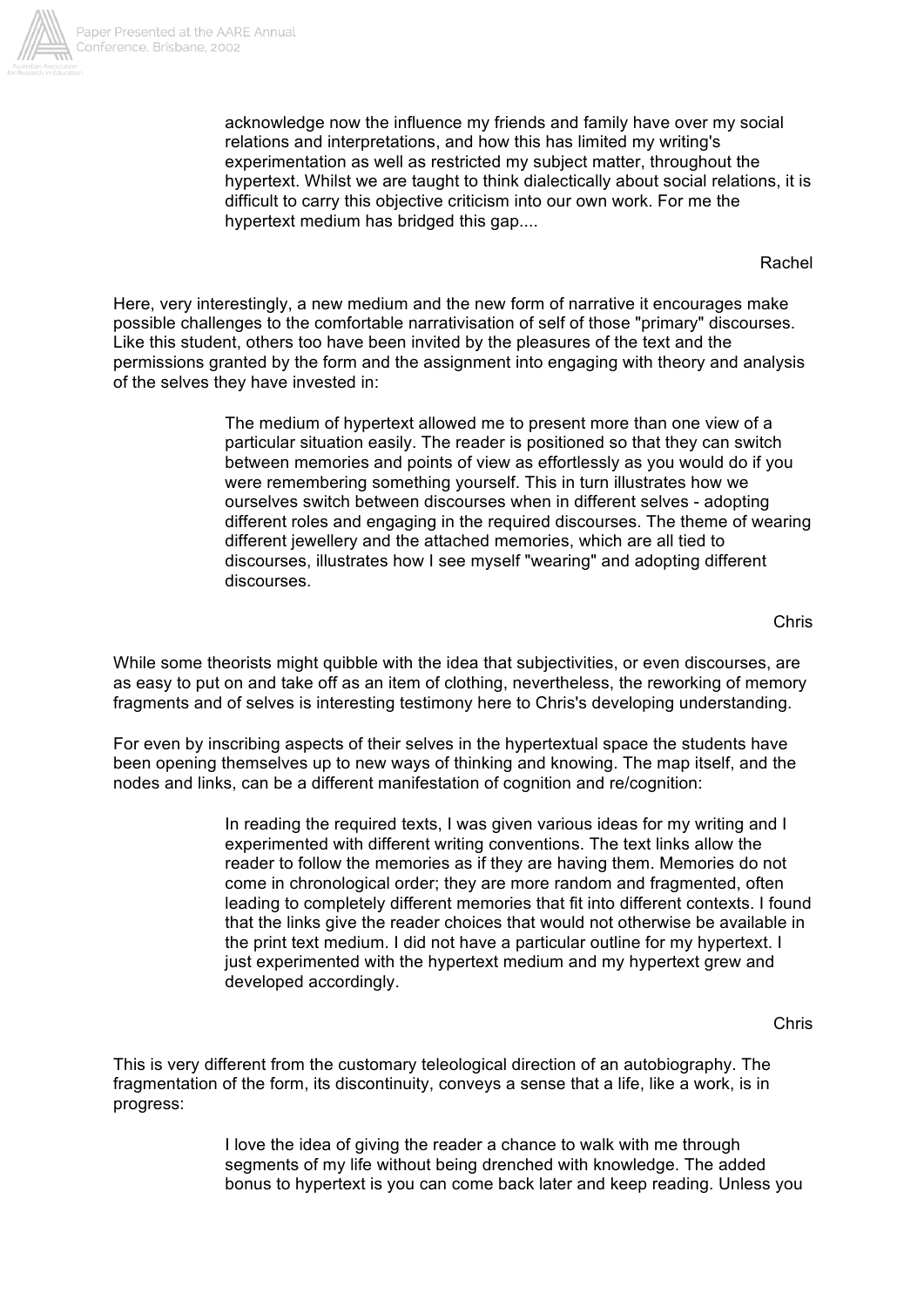

set out to, there will be new pathways to encounter and even new spaces you won't necessarily uncover the whole piece in one reading.

#### Karen

It might be said, then, that this form of autobiographical writing is performative: a particular kind of (distributed) self is brought into being in the hypertextual telling. Moreover, this is a self whose memories are themselves discursively constituted, as Julia discovered:

> Sitting down to write my hypertext I was extremely worried about incorporating an array of discourses into the text. What I didn't realise as I thought about the important matters in my life was how memories themselves flow back in a myriad of discourses.

The idea behind my hypertext was simplicity itself. I thought about the things in my life that I feel most strongly about, wrote about them, and the links folowed my extended memories and emotions. Writing about my partner, Jessica, took me on a trip that included my first inclinations towards homosexuality, my first contact with another woman and the moment when I confronted my mother with my sexuality. The discourses I was so fearful of emerged in themselves as I remembered and found an old diary entry of my own and a letter written to me by my first female love interest, Mel.

Consequent upon such acts of telling is the reader's performance: let us not forget that the very hypertextual form permits not only different storyings, but ongoing diverse readings. A multiplicity of links can enable the reader to trace connections not previously made by the writer. Thus some threads in the weave may be loosened, even as other threads are drawn.

It is undoubtedly too much to expect of a short seven-week module that all students will be able to completely re-thread the nexus between past and present, draw on different discourses to tell other stories and change their subject(ivities). Indeed, it would be naïve or oppressive of me to expect or demand Road-to-Damascus revelations. We all have psychic investments in the discourses that most deeply constitute us.

As indicated by the foregoing analysis, very few students have wanted to pour old wine into new bottles. More were prepared to experiment with form, and let the form constitute the storied self. The textual play, and the students' subsequent reflections, have taken the students to a new space, even if the norms of a conventional life-narrative remain as a shadowy anti-text (Brockmeier, 2001). As my students found when they entered the hypertextual environment, "somewhere between reporting and fiction writing, autobiography challenges the limits of generic definition through its *bricolage*-like bravado" (Gilmore, 1994).

## **Fiddling while Rome burns? Implications for the practice of CDA and critical literacy**

The pedagogical experiment I have been discussing would not be recognised as "normal" critical literacy or critical language awareness practice. It did not involve detailed micro-level linguistic analyses of any texts. Nor did my teaching take an explicitly critical stance to discourses (beyond perhaps our explorations of their constitutive work, and some students' self-chosen focus on matters of gender, race or class). It did not focus on social and political issues involving overt or covert misuse of power.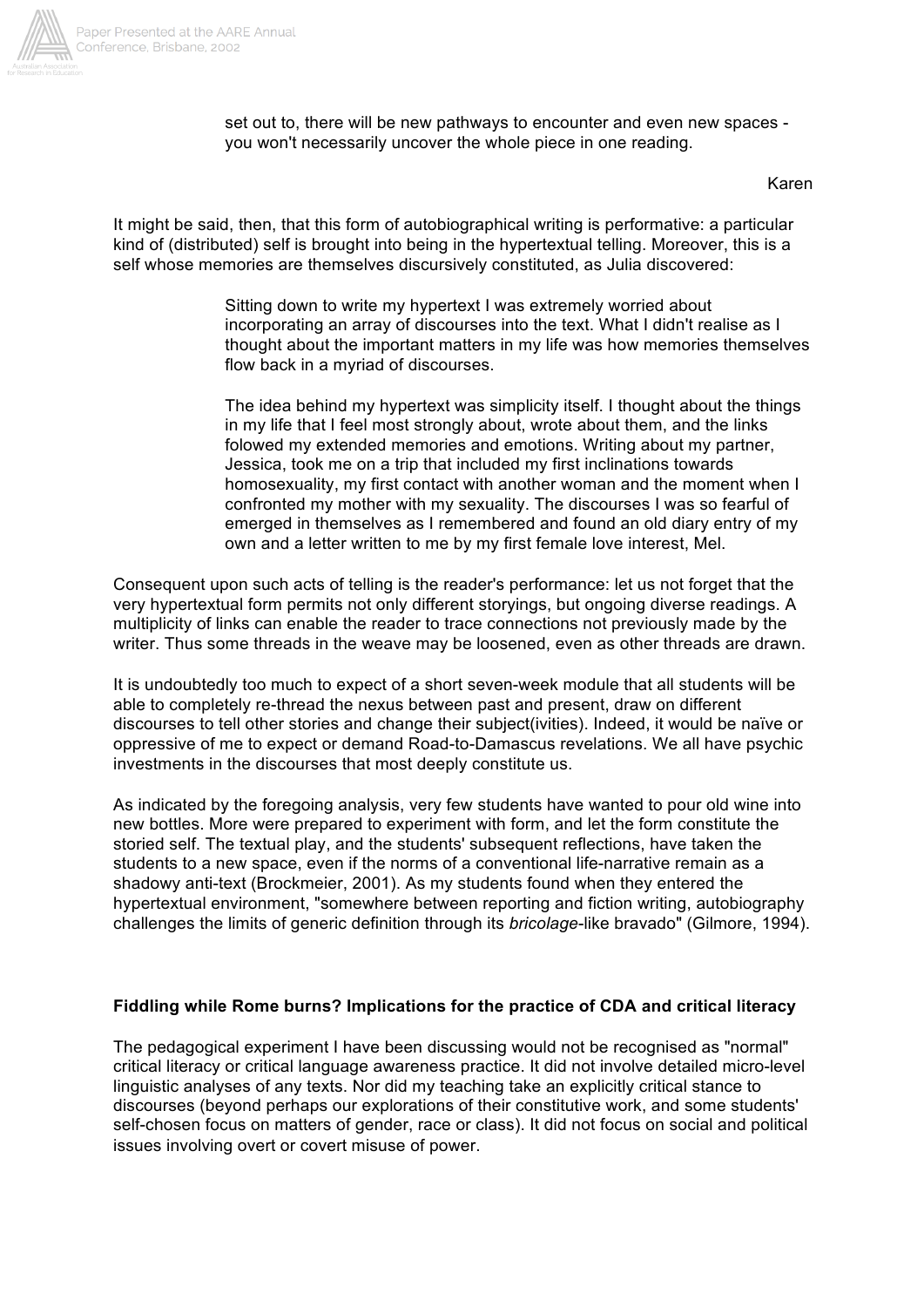

Critical literacy advocates would argue that ultimately students need a theorised, critical, understanding of the social and cultural, political and economic dimensions of discourses. I concur with this ideal end-point. But I argue that teachers need to start with engagement, exploration, and play (including the kinds of "writing back" through parody and the like identified by Janks, 2002). And this too is part of the development of a self: those students were imagining themselves to be the kind of person who writes, and reads, this kind of autobiographical hypertext.

To situate this pedagogical experiment more positively in relation to CDA, let us return to the critique by Luke (2002, p. 104), with which we began: "Because CDA has been more or less tied to linguistic modes of analysis, it has had great difficulties dealing ... with ... issues of embodiment, place and those things experienced corporeally and physically." The focus in this experiment on personal narrative is one with which CDA has not primarily concerned itself. But as the students' work quoted above suggests, this has enabled them to explore just such matters of (discursively constituted) embodiment and to begin their analysis in both narrative and expository modes. As I hope to have shown in this paper, changing the forms and subjects of "life stories" can be a useful supplement to the more usual practices of critical literacy discourse analysis. Indeed, the processes and products of my classroom could be considered an instance of what Luke (2002) calls for as a key task of CDA - the poststructuralist deconstruction of positive and productive configurations of power/knowledge in discourse and the identification of instances of emergent discourses of hybrid identity generated by learners.

### **Note**

My thanks to Craig Amos, Serena Craker, Emma-Jane Henke, Rebecca Hunt, Kelly Irvine, Kym Jeffries, Sylvia Reuben, Kim Stewart, Kathleen Timms, Catherine Wall, and Stevie Weber, of the Literature in Teaching class of 2002, and Tim Cooney, of the class of 2001, from the Faculty of Education at Queensland University of Technology, all of whom have given me permission to quote from their hypertext writing. Pseudonyms have been used in the text to protect the anonymity of the students whose words are quoted.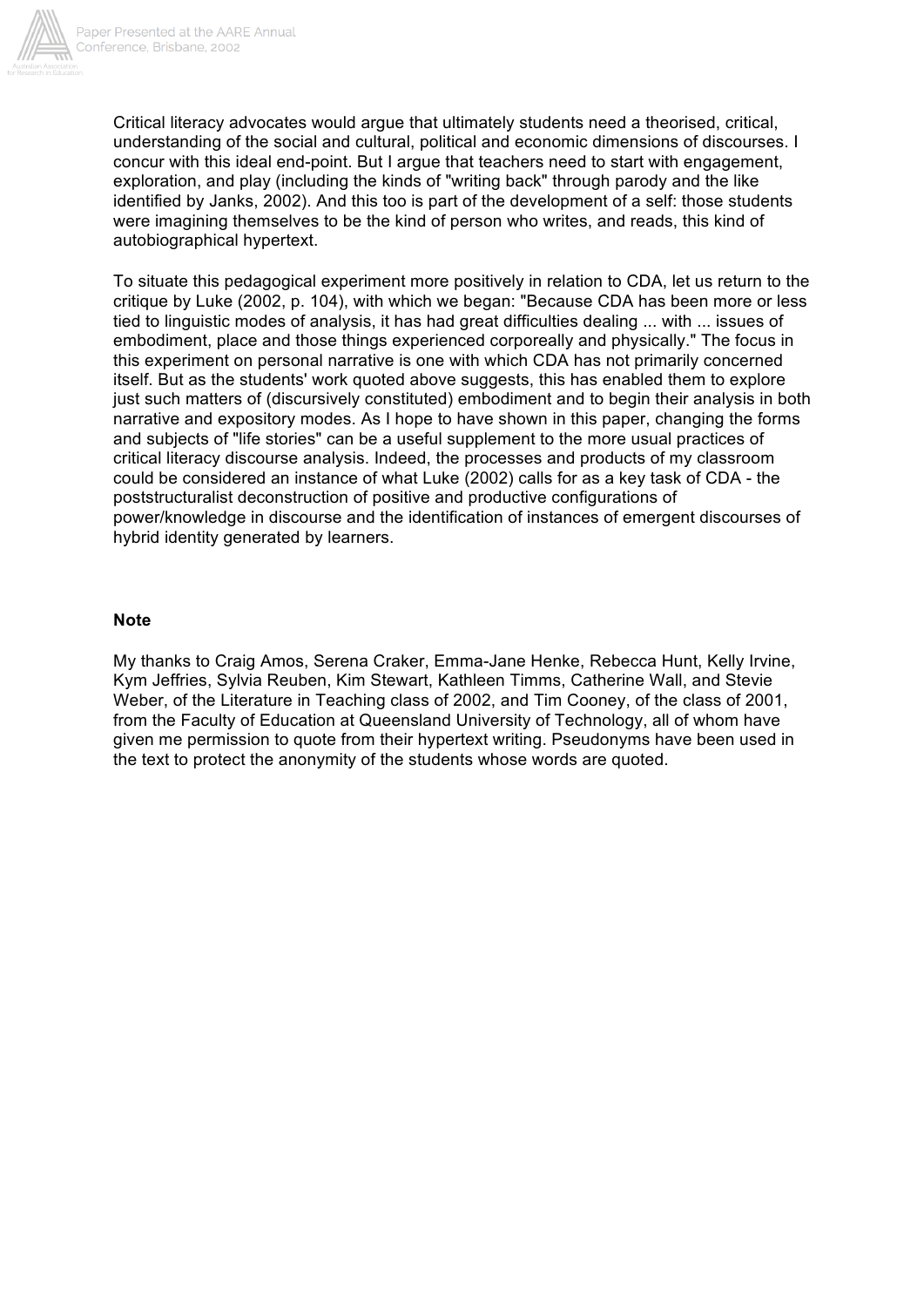

# **References**

Aarseth, E. (1997). *Cybertext: Perspectives on Ergodic Literature.* Baltimore: Johns Hopkins University Press.

Adams, G. (1979). A snake down under, in *The Hottest Night of the Century*. Sydney: Angus and Robertson.

Bernstein, M. (1998). Patterns of hypertext, in *Hypertext '98* (New York, ACM). Available at http://www.eastgate.com/patterns/Patterns.html. Accessed 2.8.02.

Bhabha, H. (1994). *The Location of Culture*. London: Routledge.

Bourdieu, P. (1990). *The Logic of Practice*, trans. R. Nice. Cambridge: Polity Press.

Britzman, D., Santiago-Valles, K., Jimenez-Munoz, G., & Lamash, L. (1993). Slips that show and tell: Fashioning multiculture as a problem of representation, in C. McCarthy & W. Crichlow (Eds), *Race, Identity and Representation in Education*. New York and London: Routledge.

Brockmeier, J. (2001). From the end to the beginning: Retrospective teleology in autobiography, in J. Brockmeier & D. Carbaugh (Eds) *Narrative and Identity: Studies in Autobiography, Self and Culture*, pp. 248-80. Amsterdam and Philadelphia: John Benjamins Publishing Co.

Bruner, J.S. (1991). The narrative construction of reality. *Critical Inquiry*, 17, pp. 1-21.

Bruner, J.S. (1996). *The Culture of Education*. Harvard: Harvard University Press.

Bruner, J.S. (2001). Self-making and world-making, in J. Brockmeier & D. Carbaugh (Eds) *Narrative and Identity: Studies in Autobiography, Self and Culture*, pp. 25-37. Amsterdam and Philadelphia: John Benjamins Publishing Co.

Butler, J. (1993) *Bodies that Matter: On the DiscursiveLimits of "Sex"*. London: Routledge.

Cooney, T. (2001). Leather Bound Life. Unpublished hypertext. Brisbane, Qld: Queensland University of Technology.

Ellsworth, E. (1989). Why doesn't this feel empowering? Working through the repressive myths of critical pedagogy. *Harvard Educational Review*, 59, pp. 297-324.

Fairclough, N. (1989). *Language and Power*. London: Longman.

Fairclough, N. (Ed.) (1992a). *Critical Language Awareness.* London: Longman.

Fairclough, N. (1992b). *Discourse and Social Change*. Cambridge: Polity Press.

Fairclough, N. (1999). *Discourse in Late Modernity: Rethinking Critical Discourse Analysis*. Edinburgh: Edinburgh University Press.

Fisher, C. (2001). *These Waves of Girls.* http://www.yorku.ca/caitlin/waves/ Accessed 14.10.02.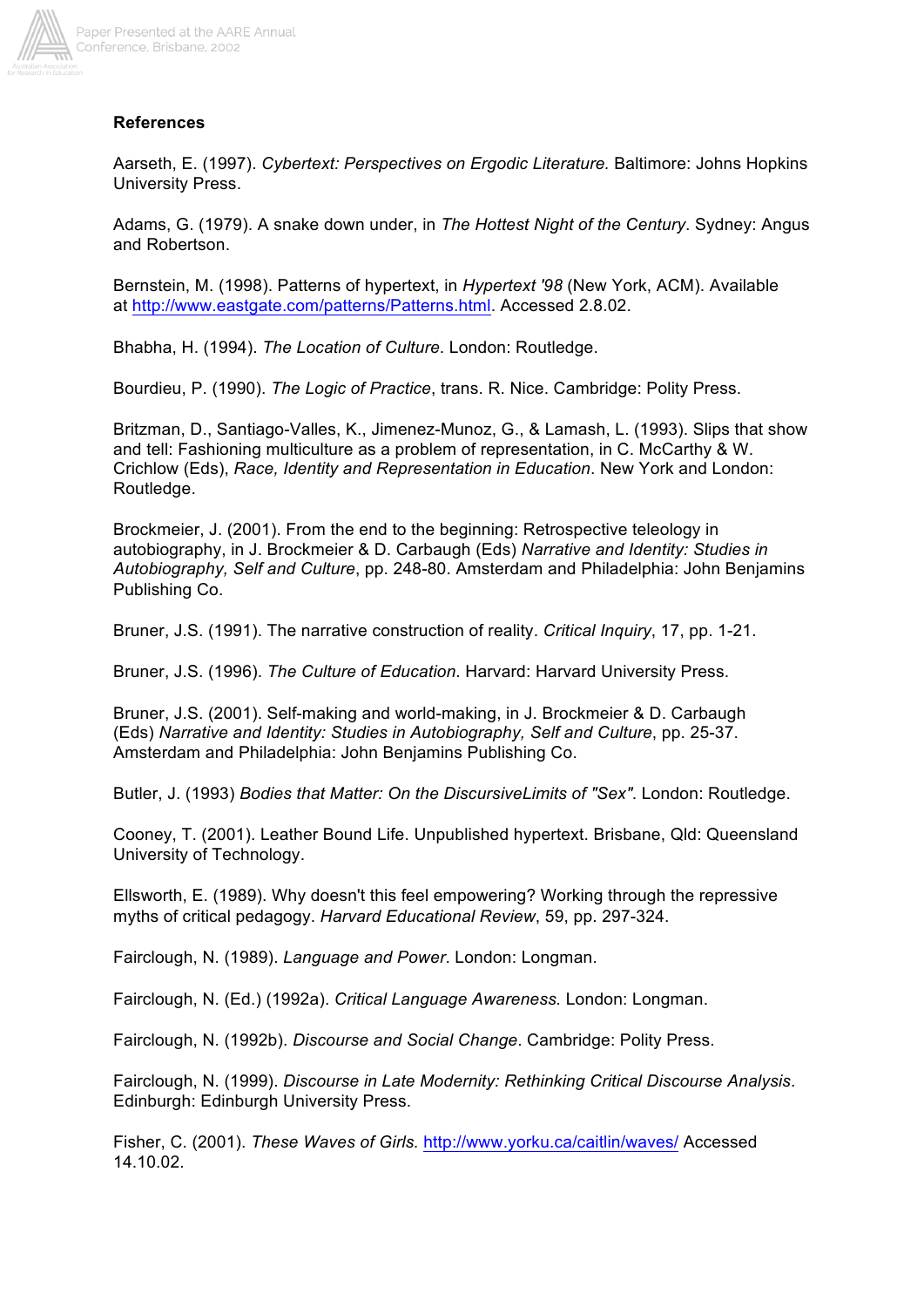

Foucault, M. (1972). *The Archaeology of Knowledge*, A.M. Sheridan Smith (Trans.). London: Tavistock Publications.

Foucault, M. (1980). Power/Knowledge: Selected interviews and other writings, 1972-77, C. Gordon (Ed.), C. Gordon, L, Marshall, J. Mepham, & K. Sopers (Trans.). Brighton: Harvester Press.

Freeman, M. (1993). *Rewriting the Self: History, Memory, Narrative.* London: Routledge.

Freire, P. (1970). *Pedagogy of the Oppressed.* New York: Seabury Press.

Freire, P., & Macedo, D. (1987). *Literacy: Reading the Word and the World.* South Hadley, MA: Bergin and Garvey.

Gee, J. P. (1990). *Social Linguistics and Literacies: Ideology in Discourses*. London: Falmer Press.

Gilbert, P. (1989). *Writing, Schooling and Deconstruction: From Voice to Text in the Classroom*. London: Routledge.

Gilmore, L. (1994). Policing truth: Confession, gender, and autobiographical authority, in K. Ashley, L. Gilmore & G. Peters (Eds) *Autobiography and Postmodernism*, pp. 54-78. Amherst, MA: University of Amherst Press.

Giroux, H. (1983). *Schooling and the Struggle for Public Life: Critical Pedagogy in the Modern Age*. Minneapolis: University of Minnesota Press.

Giroux, H. (1988). *Teachers as Intellectuals: Towards a Critical Pedagogy of Learning*. New York: Bergin and Garvey.

Halliday, M. (1985). *An Introduction to Functional Grammar*. London: Edward Arnold.

Jackson, Shelley (1995). *Patchwork Girl, or, A Modern Monster.* Computer disc. Watertown, MA: Eastgate Systems.

Jackson, Shelley (1997). *My Body, A Wunderkammer*. http://www.altx.com/thebody/. Accessed 14.10.02.

Janks, H. (2002). Critical literacy: Beyond reason. *Australian Educational Researcher*, 29(1), pp. 7-26.

Johnson-Eilola, J. (1997). *Nostalgic Angels: Rearticulating Hypertext Writing.* Norwood, NJ: Ablex Publishing Corporation.

Joyce, M. (1995). *Of Two Minds: Hypertext Pedagogy and Poetics.* Ann Arbor: University of Michigan Press.

Kamler, B. (1997). Text as body, body as text. *Discourse: Studies in the Cultural Politics of Education*, 18(3), 369-88.

Kamler, B. (2001). *Relocating the Personal: A Critical Writing Pedagogy*. Norwood: Australian Association for the Teaching of English.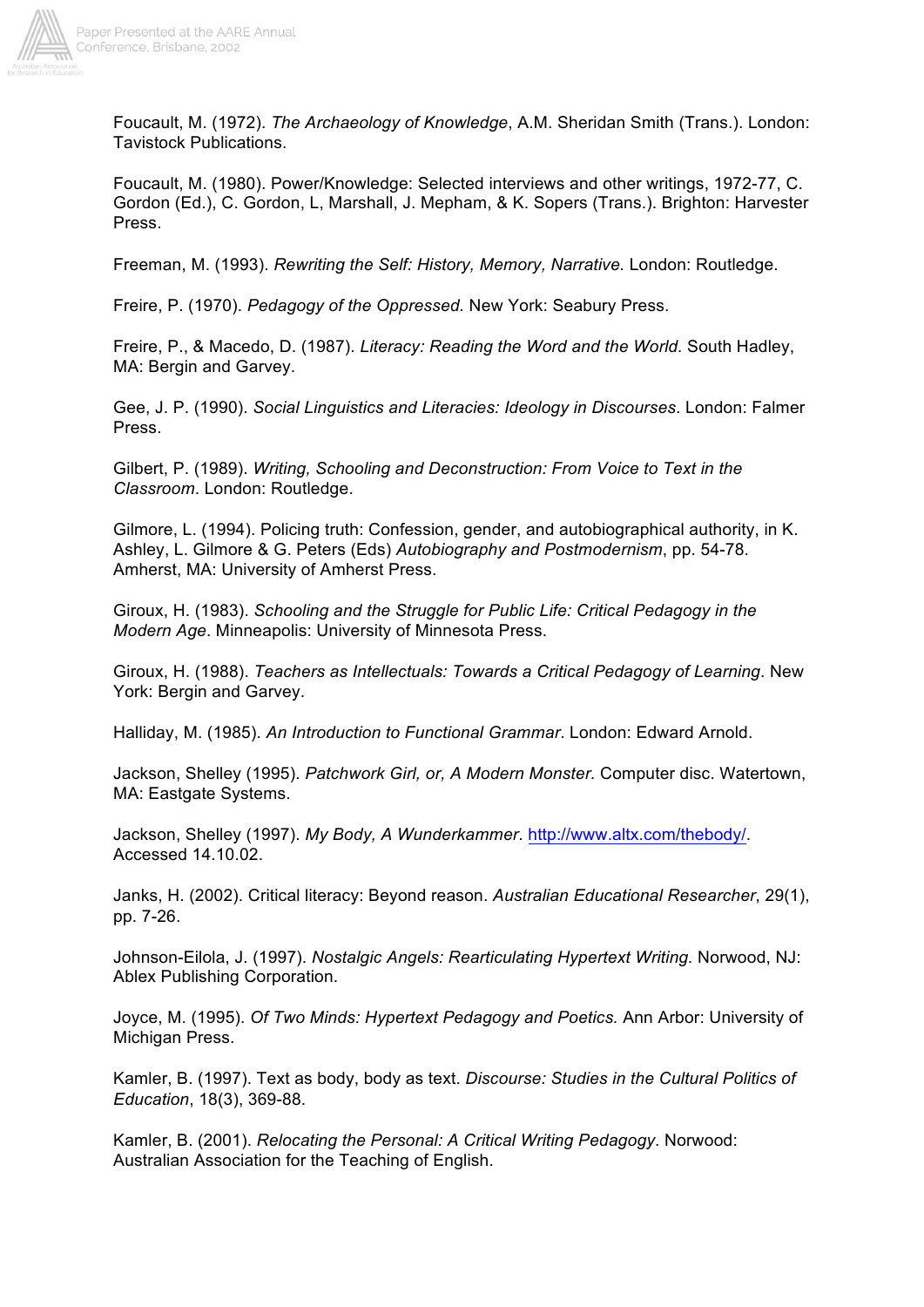

Kress, G. (2000). Design and transformation: New theories of meaning, in B. Cope & M. Kalantzis (Eds) *Multiliteracies: Literacy Learning and the Design of Social Futures*, pp. 153- 61. Melbourne: Macmillan.

Landow, G. (1997). *Hypertext 2.0: The Convergence of Contemporary Critical Theory and Technology*. Baltimore: Johns Hopkins University Press.

Landow, G. (1999). Hypertext as collage writing, in P. Lunenfeld (Ed.) *The Digital Dialectic: New essays on new media*, pp. 150-70. Cambridge, MA: MIT Press.

Lankshear, C. (1997). *Changing Literacies*. Milton Keynes: Open University Press.

Lemke, J. (1995). *Textual Politics: Discourse and Social Dynamics*. London: Taylor and Francis.

Luke, A. (2000). Critical Literacy in Australia: A matter of context and standpoint. *Journal of Adolescent and Adult Literacy* 43(5), pp. 448-61.

Luke, A. (2002). Beyond science and ideology critique: Developments in critical discourse analysis. *Annual Review of Applied Linguistics* 22, pp. 96-110.

Luke, C., & Gore, J. (Eds.) (1992). *Feminisms and Critical Pedagogy*. London: Routledge.

McLaren, P. (1995). *Critical Pedagogy and Predatory Culture: Oppositional Politics in a Postmodern Era*. London and New York: Routledge.

Misson, R. (1999). Imagining the self: The individual imagination in the English Classroom. Keynote address, AATE/ALEA Conference, Adelaide, July 1999.

Misson, R. (2000). Effective/affective English: Making reading and writing matter. *English in Aotearoa,*40, pp. 4-9.

Misson, R. (2001). What are we creating in creative writing? Keynote address, AATE/ALEA Conference, Hobart, July 2001.

Moorhouse, F. (1985). Mechanical aptitude, in *Room Service*. Sydney: Penguin Australia.

Morgan, W. (1993). Self as text, in *Exploring and Connecting Texts*, pp. 126-48. Adelaide: Education Department of South Australia.

Morgan, W. (1997). *Critical Literacy in the Classroom: The Art of the Possible.* London: Routledge.

Murray, J. (1997). *Hamlet on the Holodeck: The Future of Narrative in Cyberspace*. Cambridge, MA: MIT Press.

Muspratt, S., Luke, A., & Freebody, P. (Eds.) (1997). *Constructing Critical Literacies.* Creskill, NJ: Hampton Press.

Queensland Studies Authority (2002a). *English Syllabus for Years 1-10 (in development)*. Brisbane: Queensland Studies Authority.